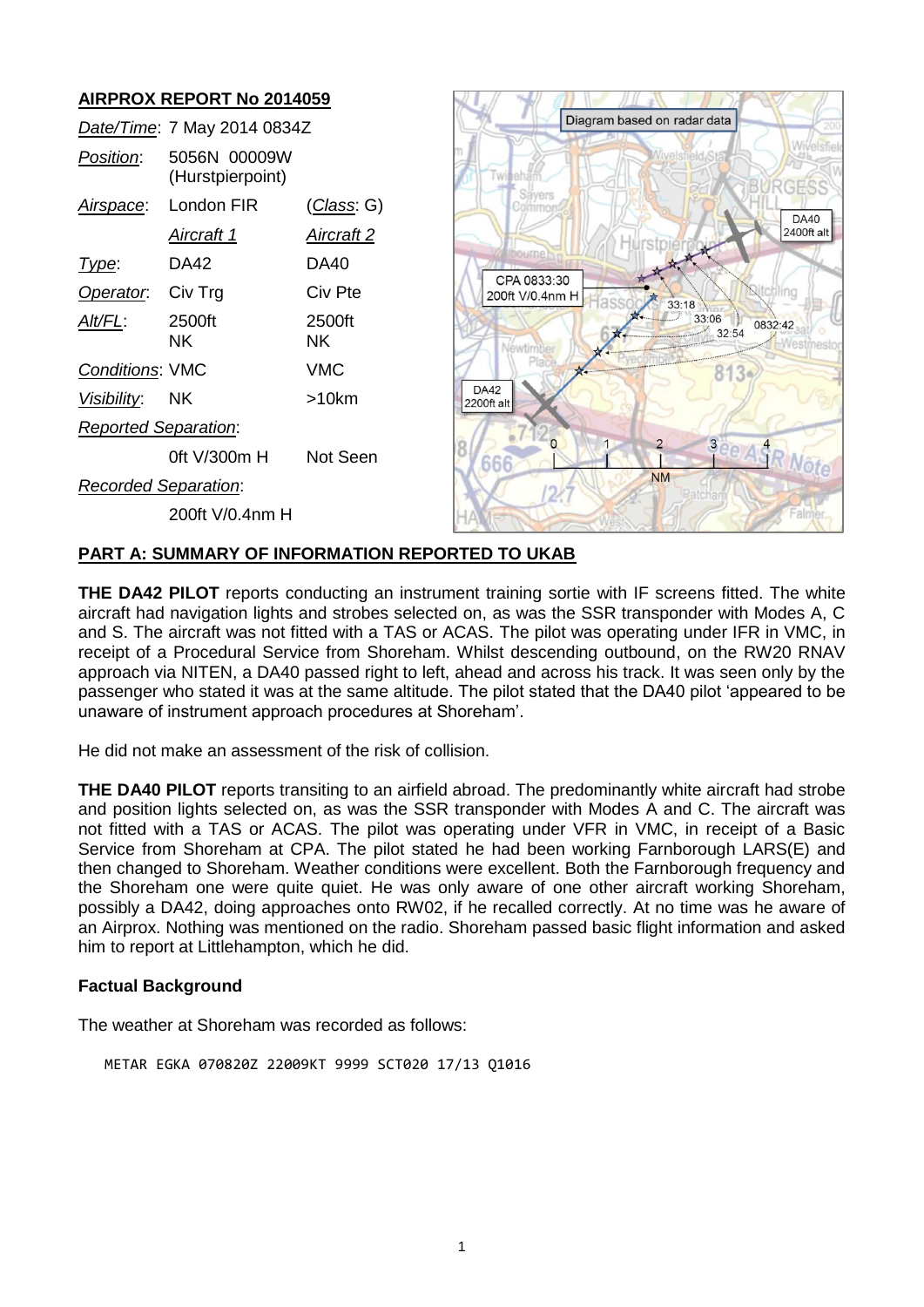### **Analysis and Investigation**

## **CAA ATSI**

ATSI had access to Shoreham RTF and area radar recording, together with the written reports from both pilots. The Airprox was not reported to the ATSU either on the RTF, or subsequently, and therefore no controller or unit report was available.

The Shoreham controller was providing an Approach Control Service without the aid of surveillance equipment but with access to direction finding (DF).

The DA40 pilot was operating VFR on a flight to a foreign destination and, having just made contact, was in receipt of a Basic Service from Shoreham APP.

The DA42 pilot was conducting an instrument training exercise at Shoreham Airport comprising a hold at the SHM NDB, followed by the RNAV approach via NITEN (IAF) for RW20 and was in receipt of a Procedural Service from Shoreham APP. An extract from the UK AIP, page AD 2- EGKA-8-4 dated 3<sup>rd</sup> April 2014, is reproduced in Figure 1 below:



Figure 1: Shoreham Instrument Approach Chart RNAV (GNSS) RW20 (ACFT CAT A,B – ICAO)

The DA42 pilot was established in the SHM NDB hold at 2500ft [SSR Code 3762 - Shoreham IFR unverified] and had been instructed to report beacon outbound. At 0830:50, the DA42 pilot reported beacon outbound for NITEN, and the controller instructed him to report at NITEN.

At 0832:30, the DA40 pilot contacted Shoreham APP, reported 9nm northeast of Shoreham heading towards Littlehampton at 2400ft on 1009hPa, and requesting a Flight Information Service. The controller replied, *"*[DA40 C/S] *traffic is a Twin Star routeing from Shoreham to the northnortheast at two thousand five hundred feet descending to twenty two hundred feet squawk three*  seven six three and report crossing the coast at Littlehampton". [SSR code 3763 - Shoreham VFR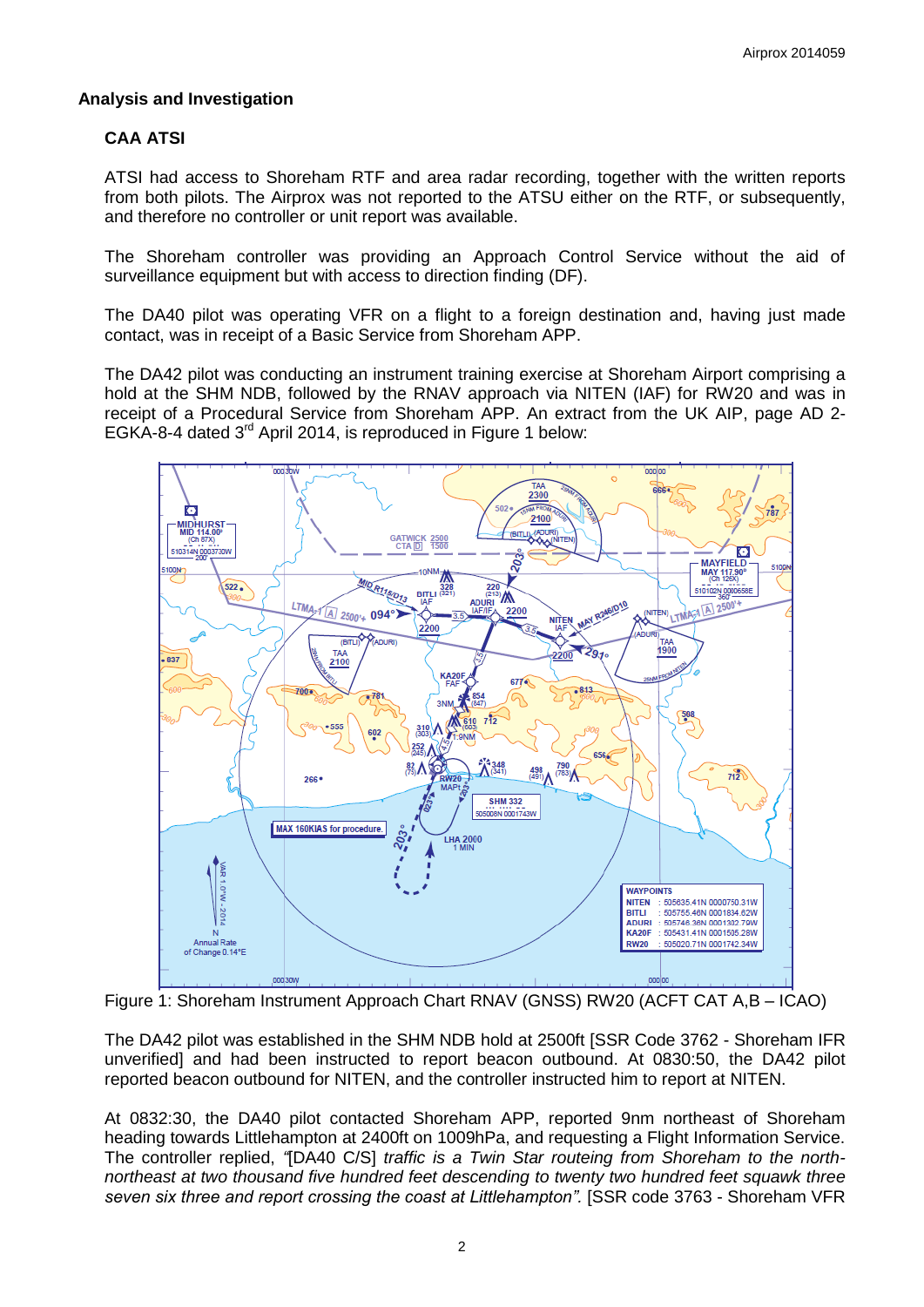unverified]. The DA40 pilot acknowledged, *"Squawking er three seven six three copy the traffic and wilco* [DA40 C/S]*".* Swanwick MRT showed the distance between the two aircraft as 4nm, see Figure 2 below:



Figure 2 - Swanwick MRT at 0832:20

The controller then passed traffic information to the DA42 pilot, *"*[DA42 C/S] *traffic Diamond Star, two thousand four hundred feet routeing southwest-bound".* This was acknowledged at 0833:26 by the DA42 pilot and the controller added, *"Ah your D F trace puts him off to your left-hand side".* MRT showed the DA40 in DA42's 10 o'clock position at 0.5nm, see Figure 3 below:



Figure 3 - Swanwick MRT at 0833:26

The DA42 pilot acknowledged, *"Roger"* and the DA40 pilot transmitted, *"and* [DA40 C/S] *visual gone behind us".* CPA occurred at 0833:30 when the horizontal distance between the aircraft was 0.4nm and the vertical distance was 200ft, see Figure 4 below: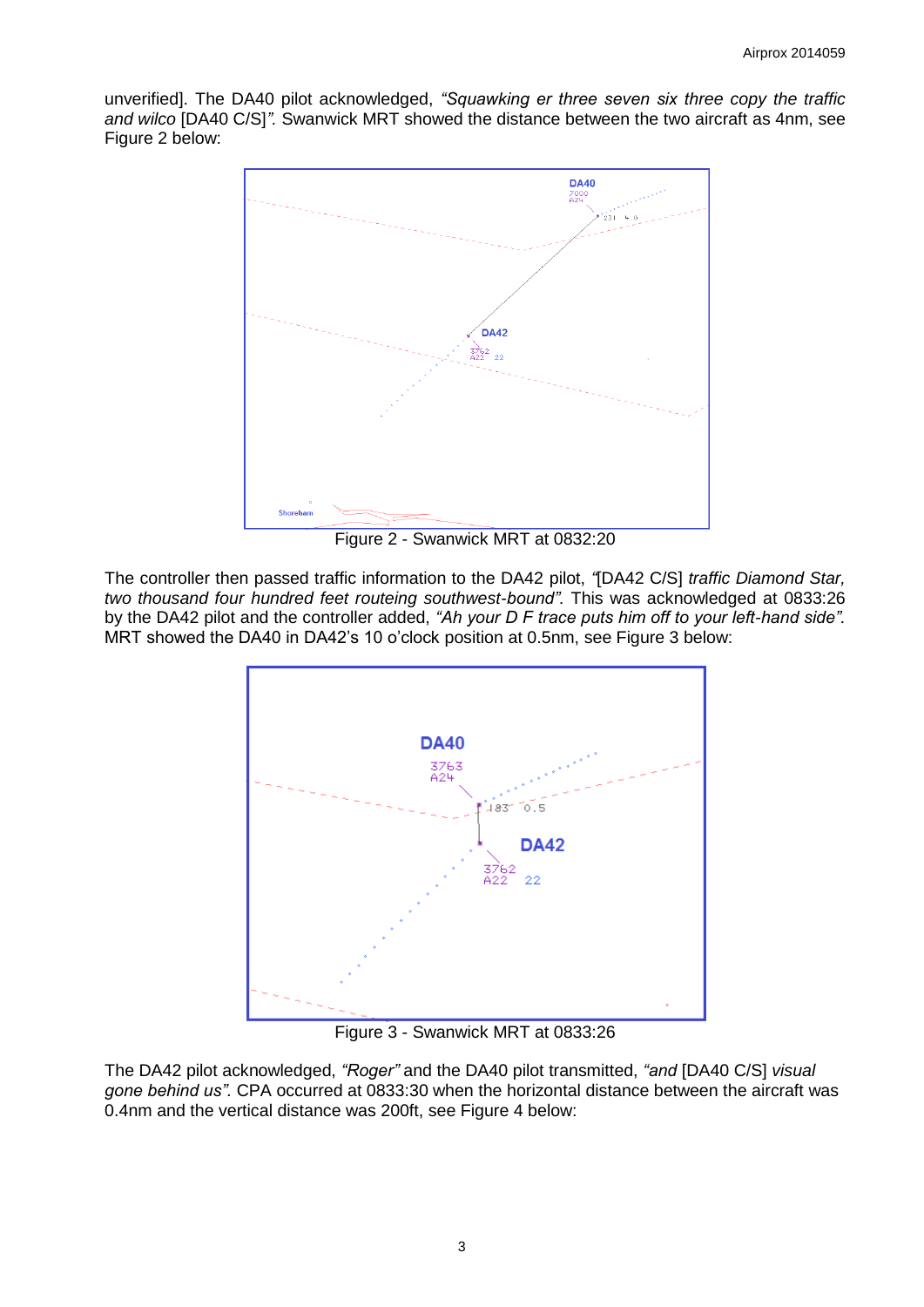

Figure 4 - Swanwick MRT at 0833:30

The DA42 pilot was in receipt of a Procedural service and CAP774 (Flight Information Services), Chapter 5, Paragraph 5.5, states:

'The controller shall provide traffic information, if it is considered that a confliction may exist, on aircraft being provided with a Basic Service and those where traffic information has been passed by another ATS unit; however, there is no requirement for deconfliction advice to be passed, and the pilot is wholly responsible for collision avoidance…'

The DA40 pilot contacted Shoreham APP one minute before the Airprox and the controller immediately passed Traffic Information to both aircraft. The controller also recognised, from the D/F bearing, the relative position of the aircraft and he passed further advice to the DA42 pilot on the position of the DA40 *"to your left-hand side"*, which proved from radar recordings to be accurate.

## **UKAB Secretariat**

Both pilots shared an equal responsibility for collision avoidance and not to fly into such proximity as to create a danger of collision<sup>1</sup>. If the geometry is considered 'converging' then the DA40 pilot was required to give way to the  $DA42^2$ , if it is considered 'head-on' then both pilots were required to manoeuvre to the right<sup>3</sup>.

#### **Comments**

#### **DA42 Company Local Safety Manager**

In subsequent conversation, the Local Safety Manager stated that the company had temporarily suspended operations to Shoreham until completion of a formal risk assessment.

#### **Summary**

 $\overline{a}$ 

An Airprox was reported when a DA42 and a DA40 flew into proximity near Hurstpierpoint at 0834 on Wednesday 7<sup>th</sup> May 2014. Both pilots were operating in Class G airspace, the DA42 pilot in receipt of a Procedural Service and the DA40 pilot in receipt of a Basic Service, both from Shoreham APP.

Rules of the Air 2007 (as amended), Rule 8 (Avoiding aerial collisions).

 $2$  ibid., Rule 9 (Converging).

 $^3$  ibid., Rule 10 (Approaching head-on).